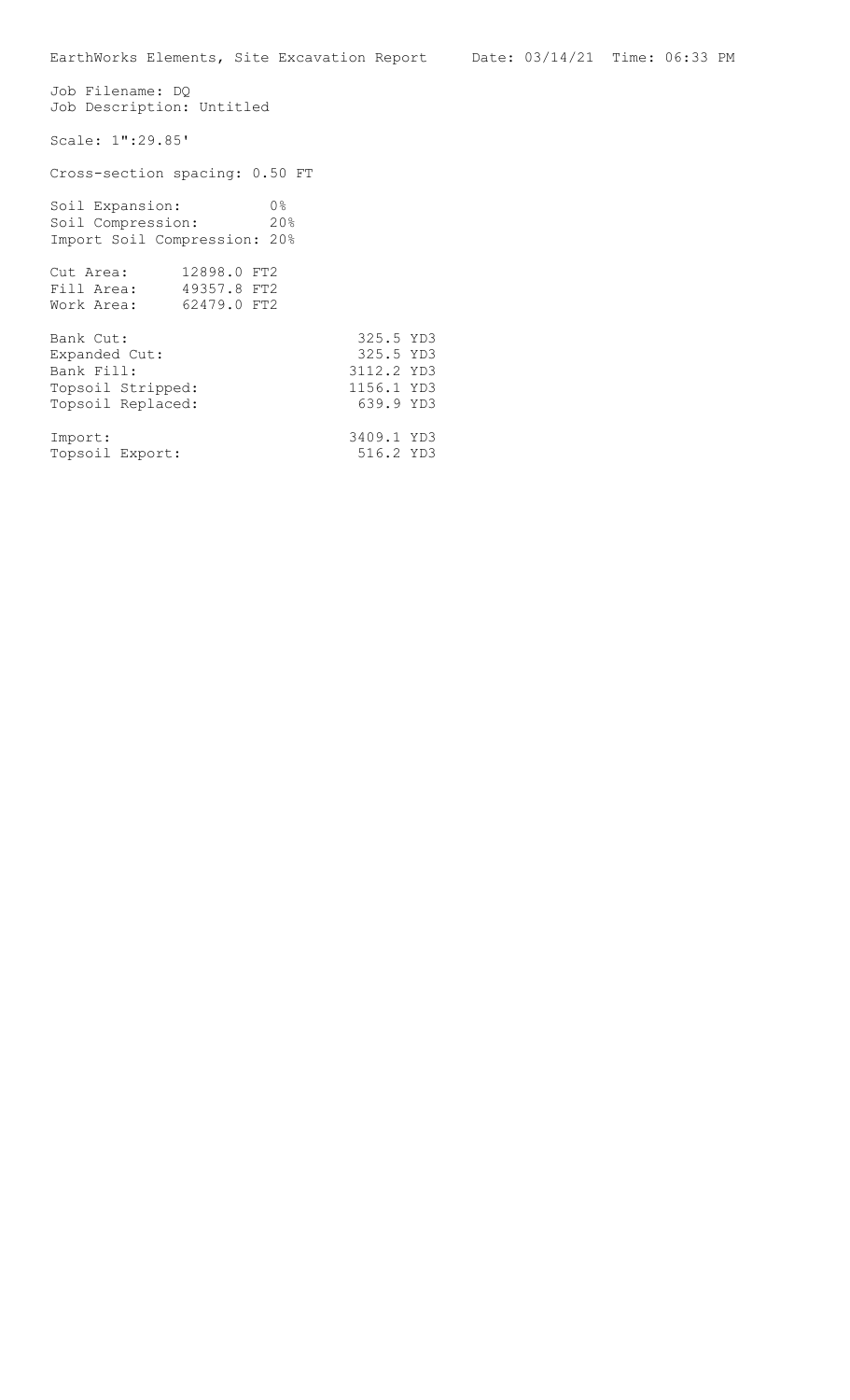EarthWorks Elements, Dimensions Report Date: 03/14/21 Time: 06:33 PM Job Filename: DQ Job Description: Untitled

Please note that the following information is based solely on the areas' shape and depth and without regard to Perimeters and Excluded Areas.

| Area Name<br>BLDG     |  |                        | Area, FT2<br>2337.3       | Perimeter, FT<br>211.6 |
|-----------------------|--|------------------------|---------------------------|------------------------|
|                       |  | Subtotal for Group: 15 | 2337.3                    | 211.6                  |
| Subgrade Name         |  | Area, FT2              | Perimeter, FT Volume, YD3 |                        |
| PARKING LOT           |  | 21871.9                | 1511.0                    | 607.6                  |
| Subtotal for Group: 1 |  | 21871.9                | 1511.0                    | 607.6                  |
| CONCRETE PAVING       |  | 1699.8                 | 315.4                     | 63.0                   |
| CONCRETE PAVING       |  | 343.3                  | 74.1                      | 12.7                   |
| Subtotal for Group: 3 |  | 2043.1                 | 389.6                     | 75.7                   |

SIDEWALK 44.0 30.1 1.1 SIDEWALK 1531.5 433.6 37.8<br>SIDEWALK 50.4 31.4 1.2 SIDEWALK 50.4 31.4 1.2 Subtotal for Group: 5 1625.9 495.0 40.1

BLDG 2337.3 211.6 72.1 Subtotal for Group: 15 2337.3 211.6 72.1

Topsoil Area, Stripped Area, FT2 Perimeter, FT Volume, YD3 TOPSOIL 62478.6 996.6 1157.0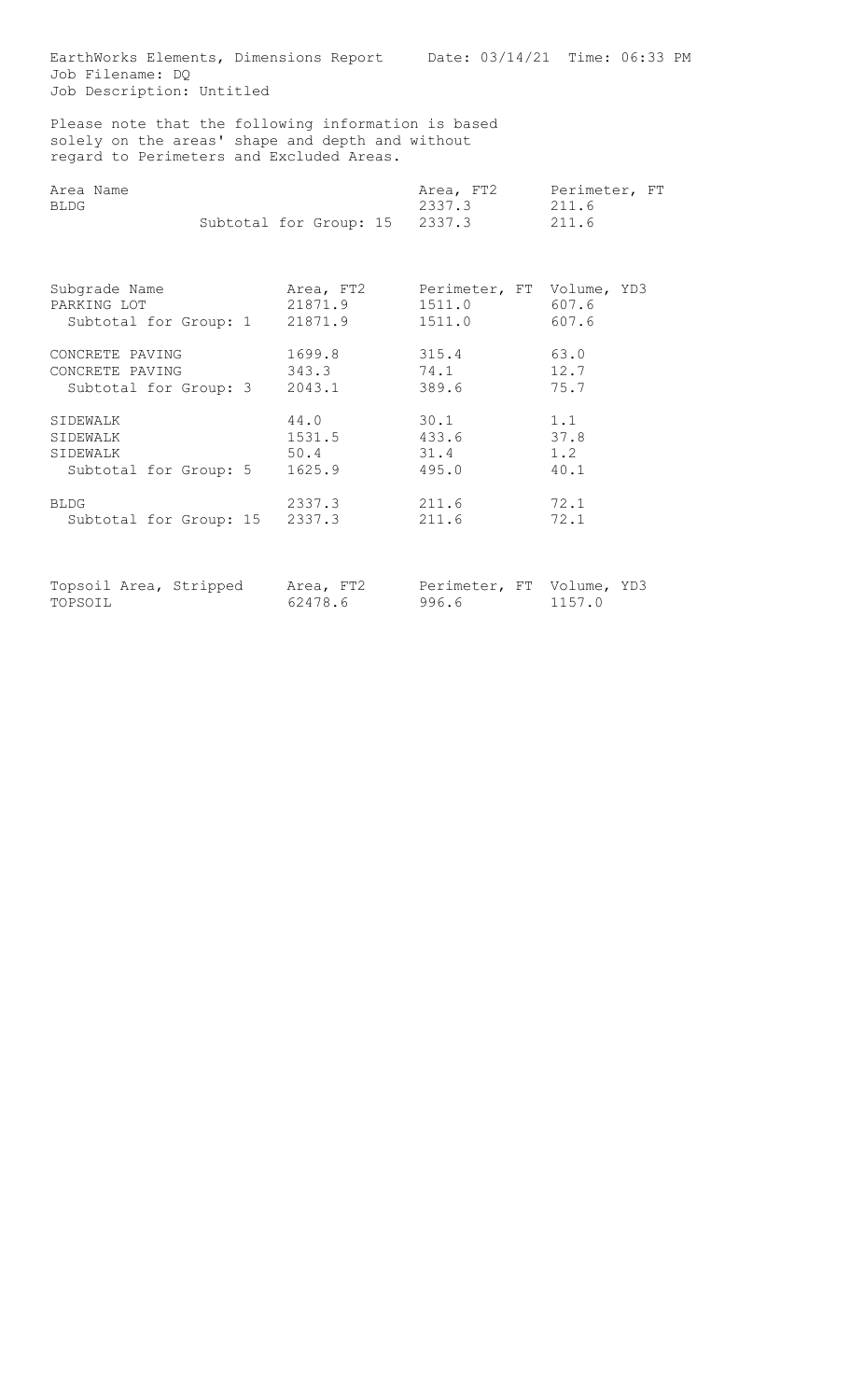EarthWorks Elements, Materials by Area Report Date: 03/14/21 Time: 06:33 PM Job Filename: DQ Job Description: Untitled Please note that the following information is based solely on the areas' shape and depth and without regard to Perimeters and Excluded Areas. PARKING LOT - None<br>SURFACE 1.00 in 67.5 YD3 0.00 TON<br>2.00 in 135.0 YD3 0.00 TON INTER 1.00 III 07.5 IDS 0.00 ION<br>
INTER 2.00 in 135.0 YD3 0.00 TON<br>
AGG 6.00 in 405.0 YD3 0.00 TON 405.0 YD3 CONCRETE PAVING - None PCC 6.00 in 6.4 YD3 0.00 TON AGG 6.00 in 6.4 YD3 0.00 TON

CONCRETE PAVING - None PCC 6.00 in 31.5 YD3 0.00 TON AGG 6.00 in 31.5 YD3 0.00 TON SIDEWALK - None<br>SIDEWALK SIDEWALK 4.00 in 0.6 YD3 0.00 TON AGG 4.00 in 0.6 YD3 0.00 TON SIDEWALK - None SIDEWALK 4.00 in 0.5 YD3 0.00 TON AGG 4.00 in 0.5 YD3 0.00 TON SIDEWALK - None SIDEWALK 4.00 in 18.9 YD3 0.00 TON AGG 6 1.00 in 18.9 YD3 0.00 TON BLDG - None BLDG 4.00 in 28.9 YD3 0.00 TON GRANULAR 6.00 in 43.3 YD3 0.00 TON